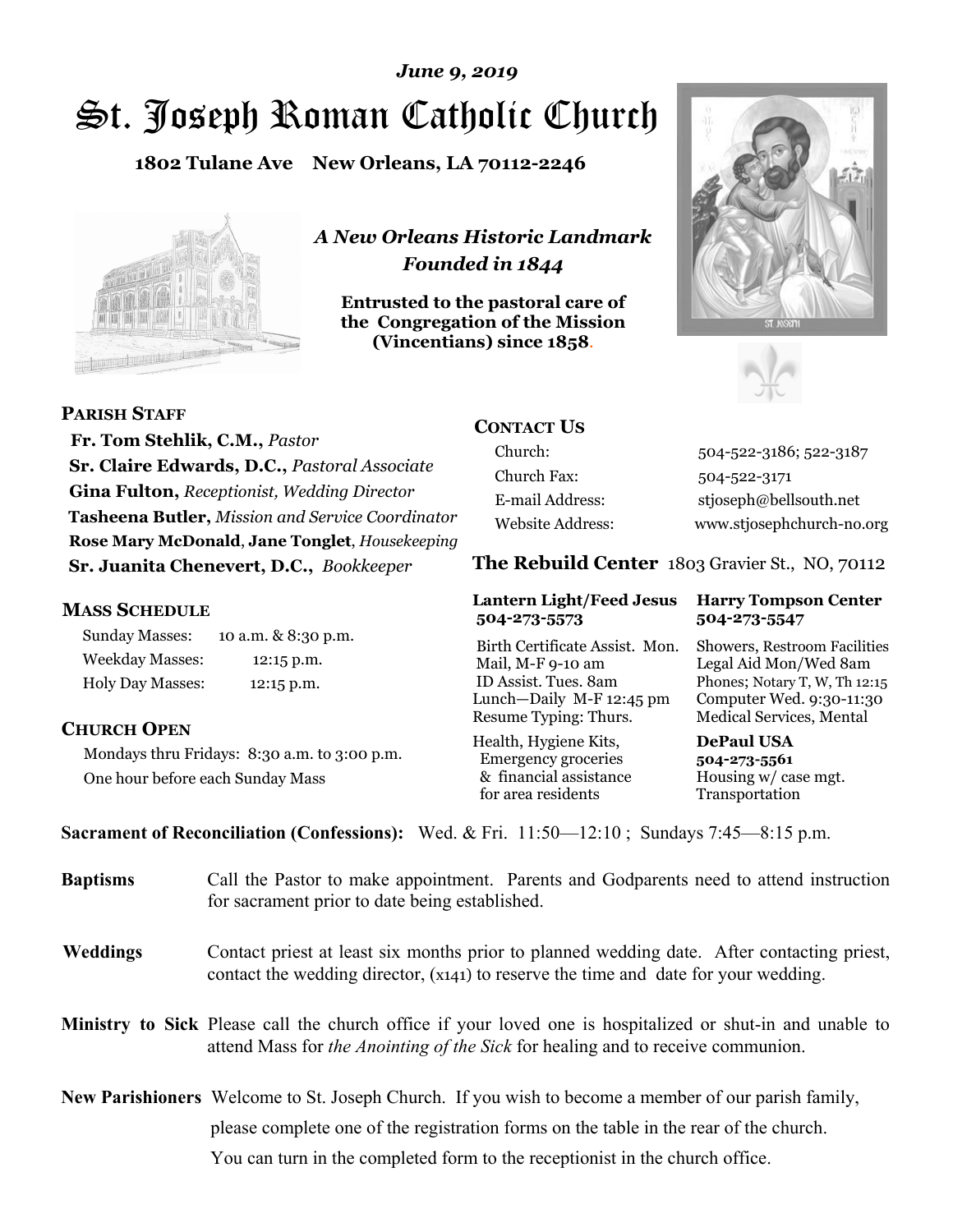## **Pentecost Sunday June 9, 2019**



 **10:00 am** *St. Joseph Parishioners and Benefactors*

**8:30 pm Pamela Stehlik; Gerry Orkus +; Joseph Morales, Jr. +; Claire Scheyd +; Dr. M Illickal +**

| Monday, June 10, 2019—<br>12:15 p.m. Edie Sheills +; Dennis Montelibano + | <b>READINGS FOR THE WEEK</b><br><i>June 9, One in Faith <math>#1026</math></i><br>Sunday, |
|---------------------------------------------------------------------------|-------------------------------------------------------------------------------------------|
| Tuesday, June 11, 2019-St. Barnabas                                       | Monday: Gn 3:9-15, 20; Ps 87:1-7; Jn 19:25-34                                             |
| 12:15 p.m. Paul Kennedy +; Dr. Mathew Illickal +                          | Tues.: Acts 11:21-26; Ps 119:129-135; Mt 5:13-16                                          |
| Wednesday, June 12, 2019-                                                 | Wed.: 2 Cor 3:4-11; Ps 99:5-9; Mt 5:17-19                                                 |
| 12:15 p.m. Seamus Mallon +; Bennett Joseph, Jr. +; Dr. Illickal +         | Thurs.: 2 Cor $3:15 - 4:1$ , 3-6; Ps 85; Mt 5:20-26                                       |
| Thursday, June 13, 2019—St. Norbert                                       | Friday: 2 Cor 4:7-15; Ps 116:10-18; Mt 5:27-32                                            |
| 12:15 p.m. Anne Marie Stacey +                                            | Sat.: 2 Cor 5:14-21; Ps 103:1-12; Mt 5:33-37                                              |
| Friday, June 14, $2019$ —<br>12:15p.m. Edmund R. Vales Family $+$         | Sunday: Prv 8:22-31; Ps 8:4-9;<br>Rom 5:1-5; Jn 16:12-15                                  |

### **YOUR PRAYERS ARE ASKED FOR THE FOLLOWING PARISHIONERS , WHO ARE IN NEED OF HEALING:**

 Anthony Blaise, Clarke Bordelon, Lawrence & Mamie Brown, Cheryl Butler, Angelle Campbell; John Caron, John & Kathleen Gebbia, Sylvia Daily-Powell, Joseph Delay, Bernardine Dupre, Terry Eggleston, Linda Elwood, Heather Faircloth, Frances Fiegler, Darrell & Ramona Ford, Mark Eiserloh, Shirley Gaither, Roselyn Hansen, Sarah Hollier-Watkins, Marvin Johnston, Jim Karam, Bill Kroetz, Ken Kussman, Nowell Lacking, Landy Lanza, James Leung, Andrew Marino, Sara Marino, Priscilla Martin, Karen McCoy, Hazel McMiller, Donna Moore, Susan Orkus; Tina Roderfeld, Irelia Robinson; Bernie Saul; Pippy Sanders, Anita Schexnayder; Louise Sonnier, Mel & Gaspar Schiro; Theard Simms, Fr. Tom Stehlik, CM, Malcolm Taylor, Jane Tonglet, Fritz & George Tripkovich, Georgiana Prevost, Marion Vaughn, Frank Varela, Sr.,

Juanita Ware, Cathleen Ward, Warren Webster, Helen Wilson, Mary Willis, Lynn Williams, Charlie & JoAnn Slocum.

### **SANCTUARY CANDLE AND MASS INTENTIONS**

 The Sanctuary Candle is burning this week to pray for the eternal rest of **Cristina Arceneaux and Dr. Jim McKinney.**  To reserve a date to burn the Candle in memory of someone or for a special intention, please call the church office (522- 3186). The Sanctuary Candle offering is \$15 for one week. The offering for Mass intentions is \$5.00 per Mass.

# Prayer for Life **Lord Jesus Christ, You know the pain of bro**



the cross. Hear our prayers for our brothers and sisters whose Lord Jesus Christ, You know the pain of brokenness, You took our weaknesses upon Your shoulders and bore it to the wood of bodies fail them and whose minds are crippled by the ravages of disease. Implant a love for them deep within our hearts, that we, disfigured and disabled by our sin, may treasure and nuture the gifts of their lives. May we find You in their weakness, and console You in our care for them. For You are Lord, forever and ever. Amen

### **Prayer For Those Close to Death**

Lord Jesus Christ, As You stood by the bed of good Saint Joseph and gently led him home to heaven, so shepherd every soul about to die to a paradise of perfect peace. Let the tears we shed upon their passing stand witness to our love for them and the depth of our thanksgiving for the gift of their lives and the grace of a good death. For You are Lord, forever and ever. Amen.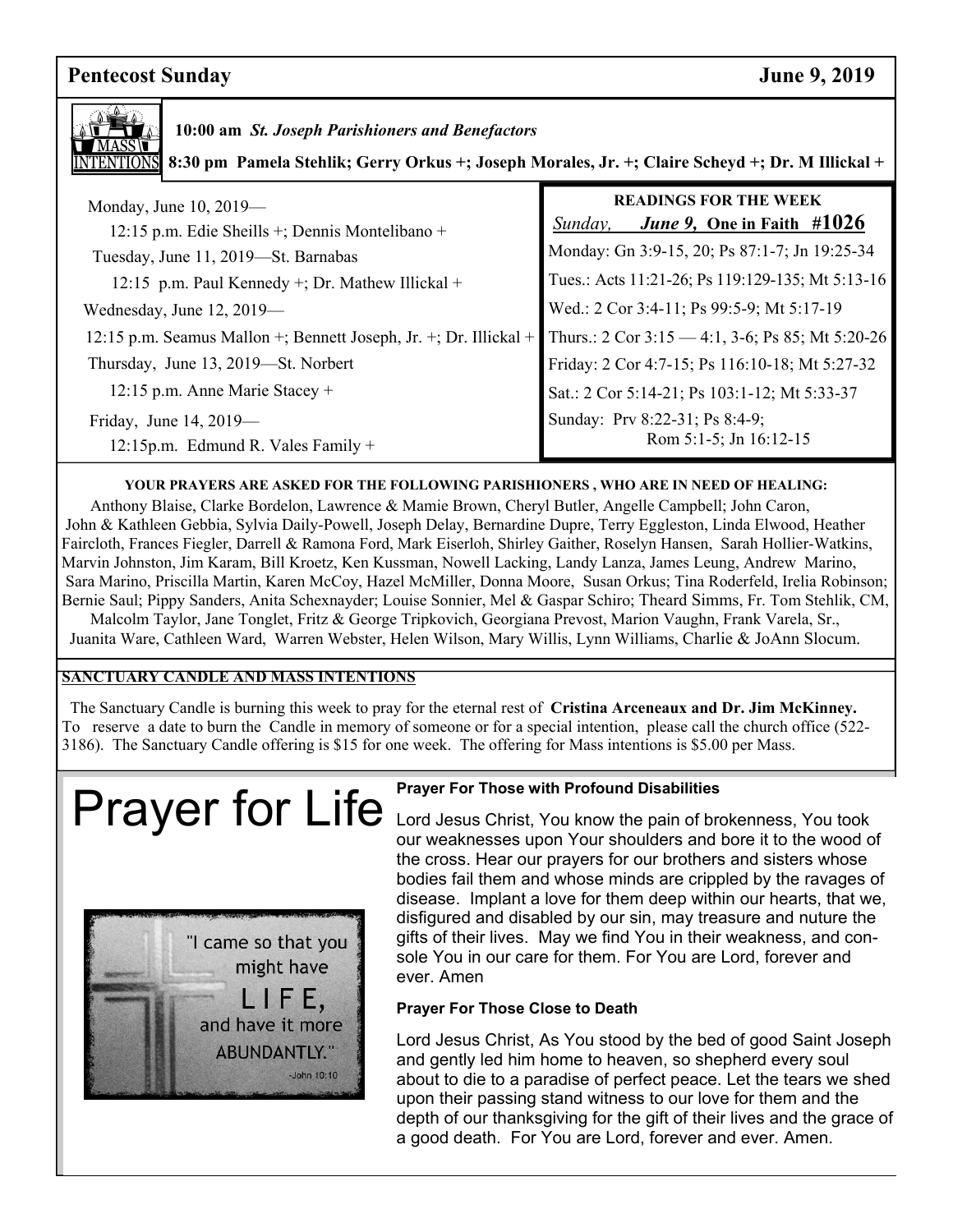In one Spirit we were all baptized into one body. *— 1 Corinthians 12:13* 

| <b>PARISH CALENDAR</b>                                                                                      | <b>TREASURE &amp; STEWARDSHIP</b>                                                         |
|-------------------------------------------------------------------------------------------------------------|-------------------------------------------------------------------------------------------|
| 9 & 23 June Sun-Children's Liturgy of the Word (10 am & 8:30 pm)<br>23 June Sunday—First Communions (10 am) | Sunday, May 26 \$5,648.00<br>Capital Campaign\$2,452.00<br>Thank you for your generosity! |

**Congratulations to the newly ordained:** Douglas Michael Busch, Daniel Steven Darmanin, David Michael Frank, Jr., Andrew Octavio Gutierrez, Daniel Chinedu Okafor, Leon Keller Poche, Jr., Andrew Charles Rudmann, and Damian Patrick Zablocki for the Archdiocese of New Orleans as Priests.

**Retrouvaille** is a program designed to provide help and support to **married couples** who are undergoing difficulties in their relationship. It has proven helpful to couples who are troubled and stressed, or if the relationship has grown cold and distant. The next Weekend will be June 28-30, 2019, at the William J. Kelly Retreat Center in Bay St. Louis, Mississippi. For registration and/or information, email retrouvaillenola@gmail.com or visit the website: https://www.helpourmarriage.org/ww.helpourmarriage.org/



Ξ

### **Pope Francis'** *June* **Intention**

That priests, with modesty and humility of their lives, commit themselves actively to a solidarity with those who are most poor.

 **Blessings and Congratulations to** 

 **Skylar** 

 Who was baptized today with water and the Holy Spirit

### **TODAY'S READINGS**

**First Reading** — Filled with the Holy Spirit, the apostles begin to speak in tongues (Acts 2:1-11).

**Psalm** — Lord, send out your Spirit, and renew the face of the earth (Psalm 104).

**Second Reading** — In one Spirit we are baptized into one body (1 Corinthians 12:3b-7, 12-13)

**Gospel** — Jesus Christ appears to the disciples and sends them on their mission (John 20:19-23)

### **RECONCILED DIVERSITY**

A few years ago, during Rome's quiet summer, Pope Francis took a day off to visit privately with some old friends, whose identity took Catholic Italy by surprise: Evangelical Protestants. They welcomed Francis to their Pentecostal Church of Reconciliation, where Francis asked pardon for Catholic persecutions and celebrated the Holy Spirit's "pentecostal work." Unlike Satan, declared Francis, who creates division among God's children, the Holy Spirit creates a diversity rich and beautiful. And unity; not uniformity, Francis specified, but unity in diversity. Francis named the Spirit's gift "reconciled diversity."

Pentecost's rich treasury of scriptural readings, for Saturday's vigil and Sunday's morning liturgy, traces the Holy Spirit's work from creation's beginning, through Jesus' resurrection, into the church's earliest days, now into our days. Kindled in our hearts, the Spirit's gentle fire is ours to share generously, even with those most strikingly different from us. All hearts are Spirit-warmed by reconciled diversity.

### **CHARTER FOR THE PROTECTION OF CHILDREN AND YOUNG PEOPLE**

In response to the Charter for the Protection of Children and Young People from the United States Conference of Catholic Bishops, the Archdiocese of New Orleans continues to make the Hot Line available for anyone who has been hurt or sexually abused by anyone who works for the Church. The Hot Line continues to be available; the number is (504) 522-5019. In continuing our commitment to support and to heal, we invite and encourage individuals who have been hurt or sexually abused recently or in the past by clergy, religious or other employees of the Archdiocese to call our Hot Line and your message will be received confidentially by a mental health professional. Anyone can make a direct call during regular business hours to the Victims' Assistance Coordinator at (504) 861-6253.